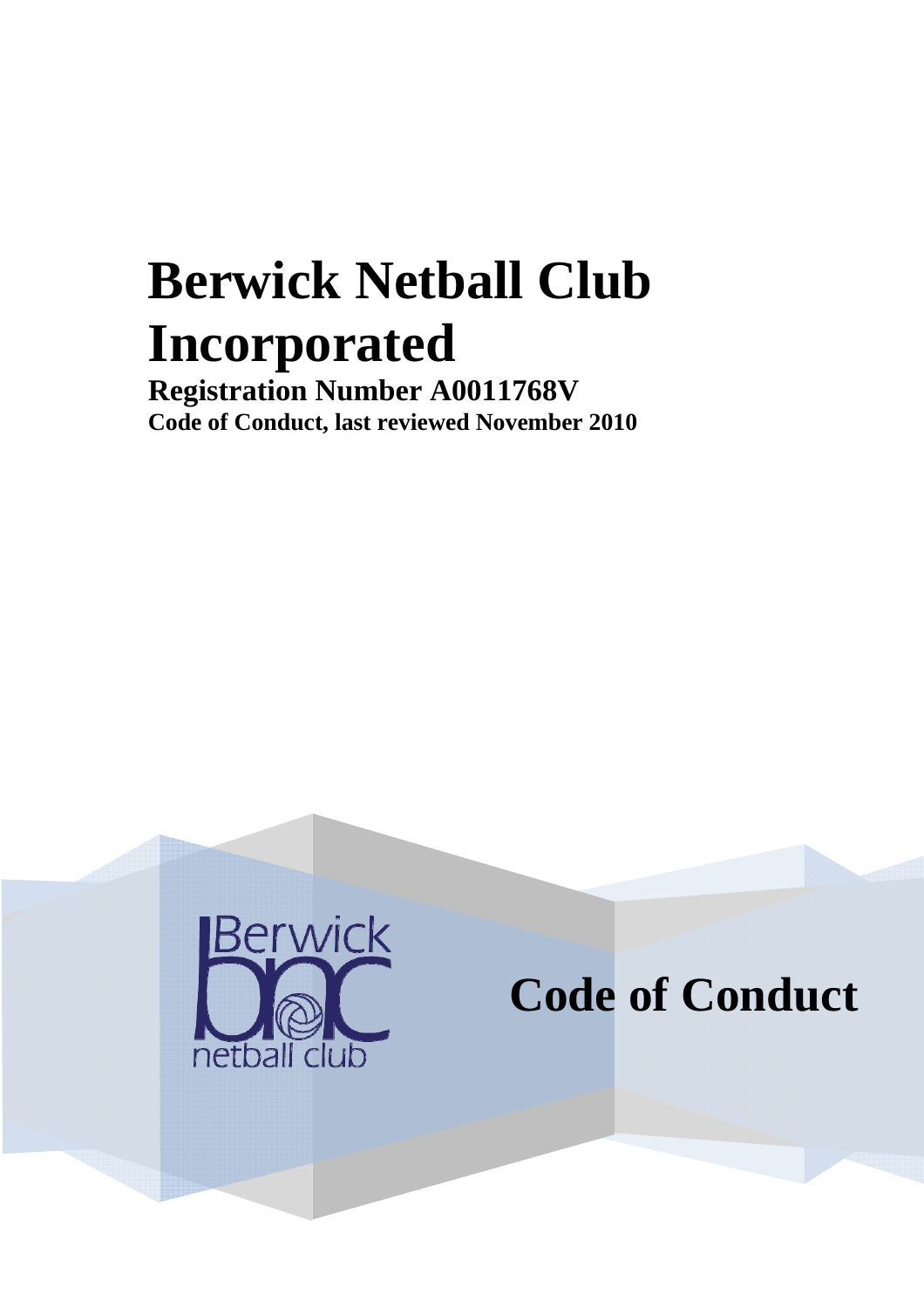

#### **Mission Statement:**

Berwick Netball Club promotes a safe, inclusive and friendly environment where participation and development is encouraged.

## **2011 Club Expectations**

Inclusion Respect Safety

#### **Code of Conduct:**

All members and spectators representing Berwick Netball Club will adhere to the following codes of conduct:

- Victorian Code of Conduct for Community Sport
- Netball Victoria Junior Player Code of Behaviour
- Netball Victoria Senior Player Code of Behaviour
- Netball Victoria Coach Code of Behaviour
- Netball Victoria Parent/Guardian Code of Behaviour
- Netball Victoria Spectator Code of Behaviour
- Netball Victoria Administrator Code of Behaviour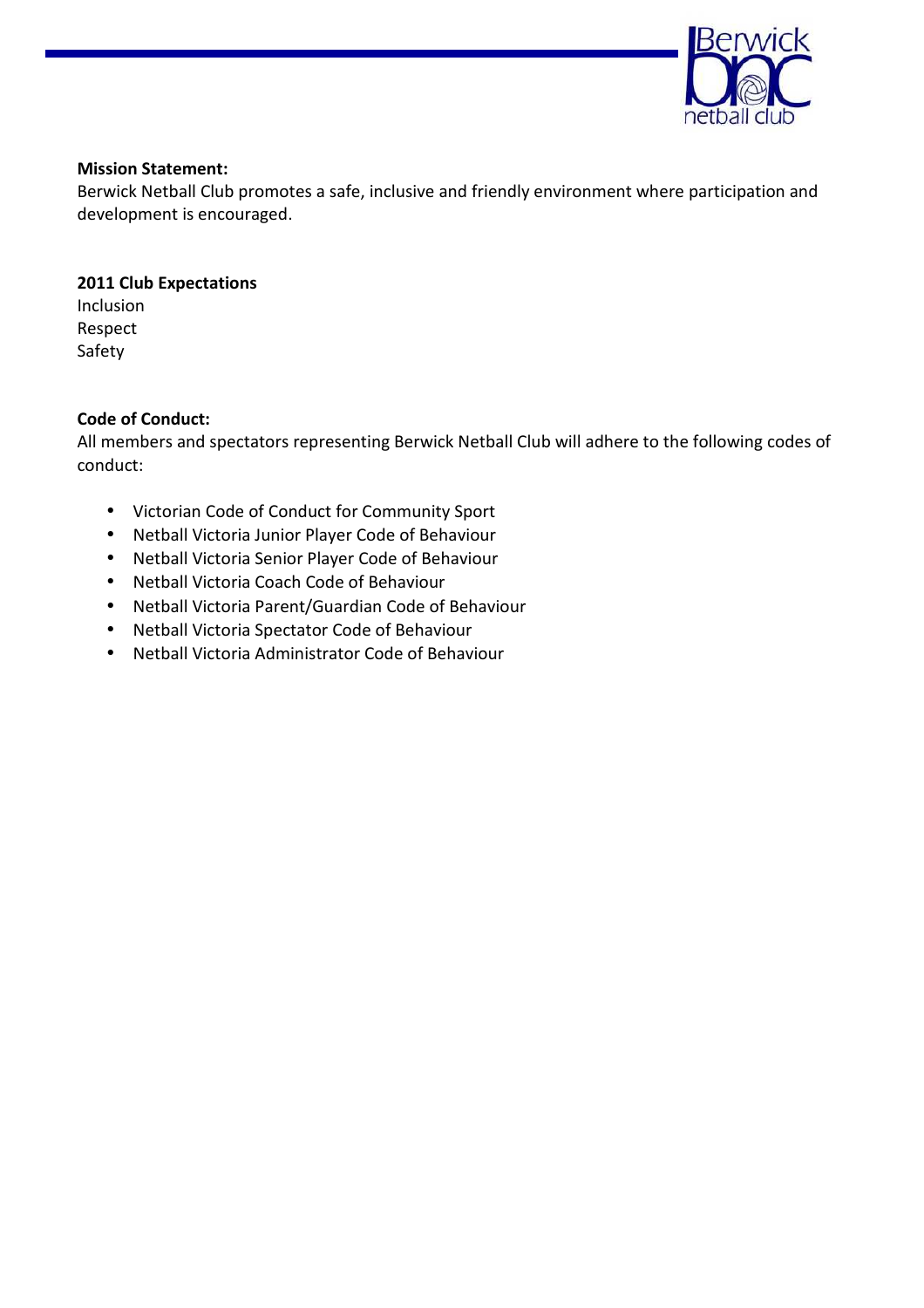

# **Victorian Code of Conduct for Community Sport**

Every person: spectator, player, club member, official, participant, administrator, coach, parent or member of the community involved with the sport, should work to ensure:

- inclusion of every person regardless of their age, gender or sexual orientation
- inclusion of every person regardless of their race, culture or religion
- opportunities for people of all abilities to participate in the sport and develop to their full potential
- respect is shown towards others, the club and the broader community
- a safe and inclusive environment for all
- elimination of violent and abusive behaviour
- protection from sexual harassment or intimidation.

This Code applies to community sport, training and club sanctioned activities.

#### **Breaches of the Code**

Penalties will be issued once the breach has been confirmed through an appropriate assessment process by the relevant State Sporting Association or club. The following behaviours are considered breaches of the Code:

- Violent or abusive behaviour towards another person.
- Vilification of any kind towards another person.
- Discrimination against another person based on their age, gender or sexual orientation.
- Discrimination against another person based on their race, culture, religion or any other irrelevant personal characteristic.
- Sexual harassment or intimidation of another person.
- Victimisation of another person for exercising their rights through the Code of Conduct.
- Failure to maintain a safe environment.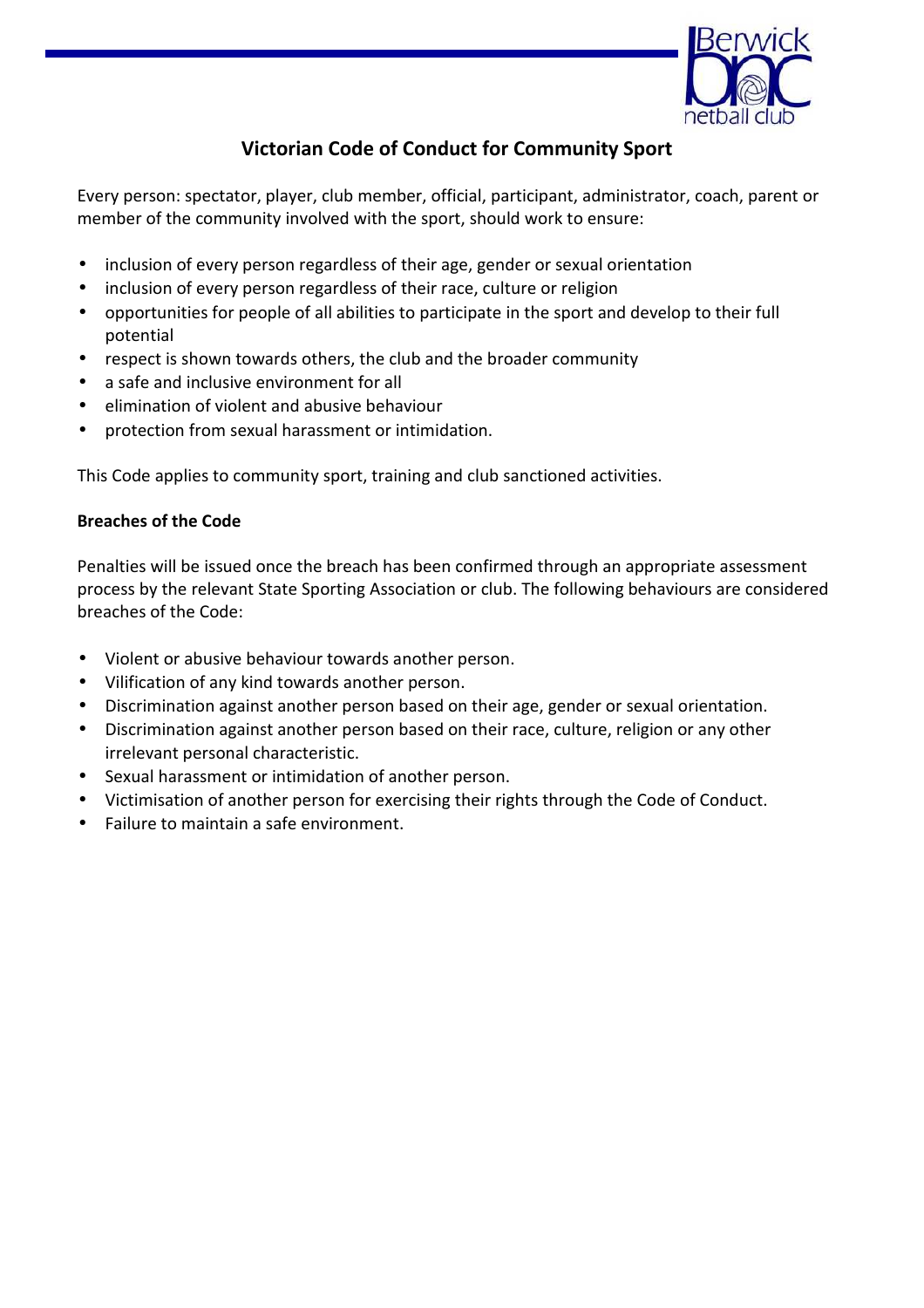

#### **NETBALL VICTORIA CODES OF BEHAVIOUR**

In addition to Netball Victoria's General Code of Behaviour, you must meet the following requirements in regard to your conduct during any activity held by or under the auspices of Netball Victoria, a Region, an Affiliated Association or an Affiliated Club and in your role as a coach of Netball Victoria, a Region, an Affiliated Association or an Affiliated Club:

#### **JUNIOR PLAYER CODE OF BEHAVIOUR**

1. Participate because you enjoy it, not just to please parents and coaches.

- 2. Play by the rules:
	- Know the rules
- 3. Participate fairly and safely.
- 4. Abide by decisions, without argument or bad temper.
	- Captains have the right to approach an umpire during an interval or after the game for clarification of any rule.
	- Approach the umpire in a courteous and polite way.
- 5. Cooperate with your coach, and other players.
	- Verbal abuse of officials or other players, deliberately fouling or provoking an opponent and throwing/damaging equipment is not acceptable or permitted.
	- Treat all players as you would like to be treated.
	- Ensure that at all times your behaviour is fair.
	- Be a patient and enthusiastic supporter of fellow players.
- 6. Applaud all good play, by your own team and opponents.
- 7. Be a responsible team member.
	- Always be on time.
	- Encourage and assist all players.
	- Attend all training sessions.
	- Ensure you always bring the appropriate uniform and equipment to training and/or matches.
- 8. Do not engage in practices that affect sporting performance (alcohol, tobacco and drug use.)
- 9. Respect and acknowledge the contribution of those who create the opportunity for you to play.
	- Volunteers (scorers, coaches, timekeepers, administrators and umpires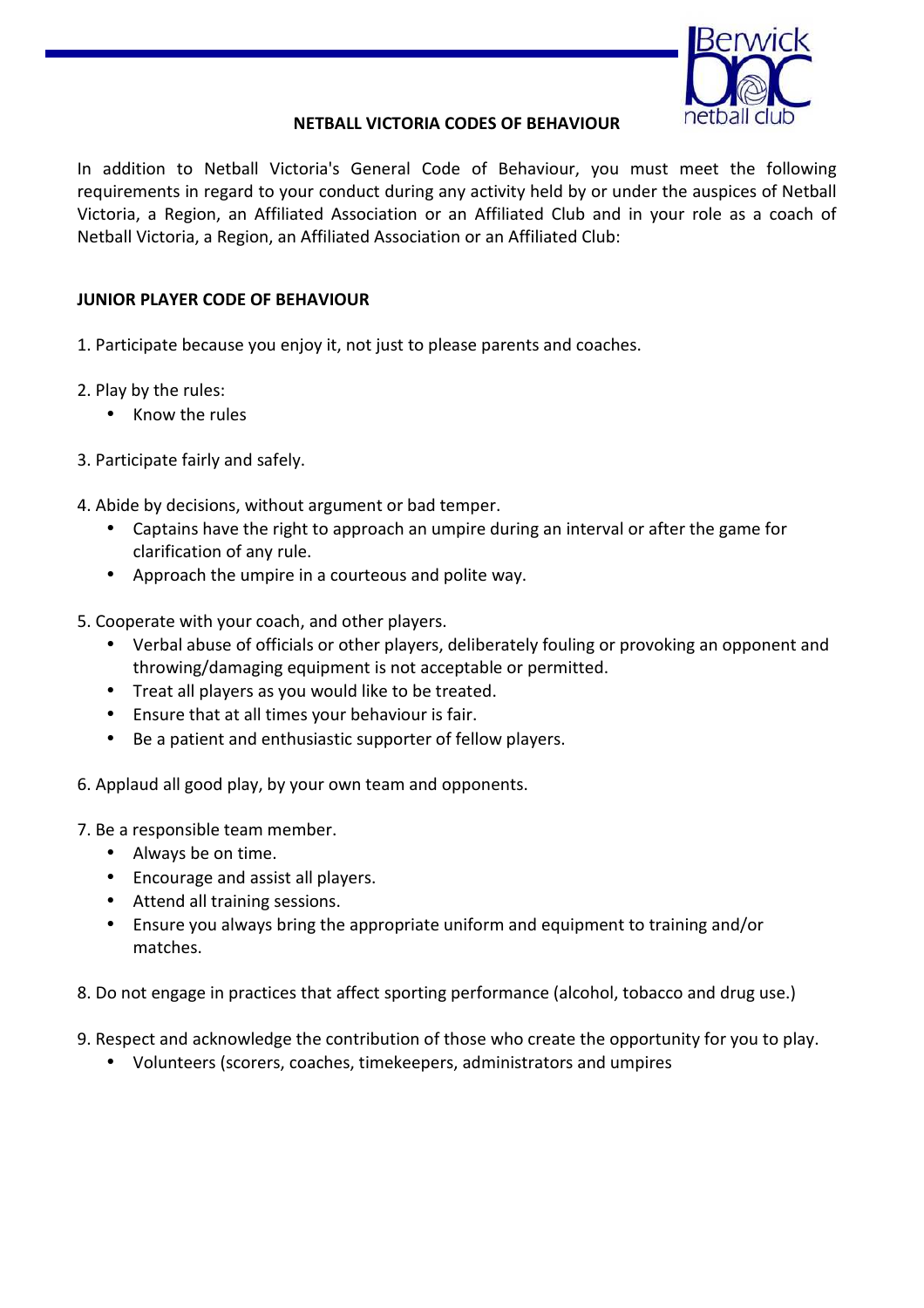

#### **SENIOR PLAYER CODE OF BEHAVIOUR**

1. Respect the rights, dignity and worth of fellow players, coaches, officials and spectators.

2. Refrain from conduct which could be regarded as sexual or other harassment.

3. Respect the talent, potential and development of fellow players and competitors.

4. Care and respect the uniform and equipment provided to you.

5. Be frank and honest with your coach concerning illness and injury and your ability to train and play fully.

6. Conduct yourself in a responsible manner relating to language, temper and punctuality.

7. Maintain a high standard of personal behaviour at all times.

8. Abide by the rules and respect the decision of the umpires. Be courteous and use the correct process when seeking a rule clarification.

9. Be honest in your attitude and preparation to training. Work equally hard for yourself and your team.

10. Cooperate with coaches and staff in relation to programs that adequately prepare you for competition.

11. Do not engage in practises that affect sporting performance (alcohol, tobacco and drug use.)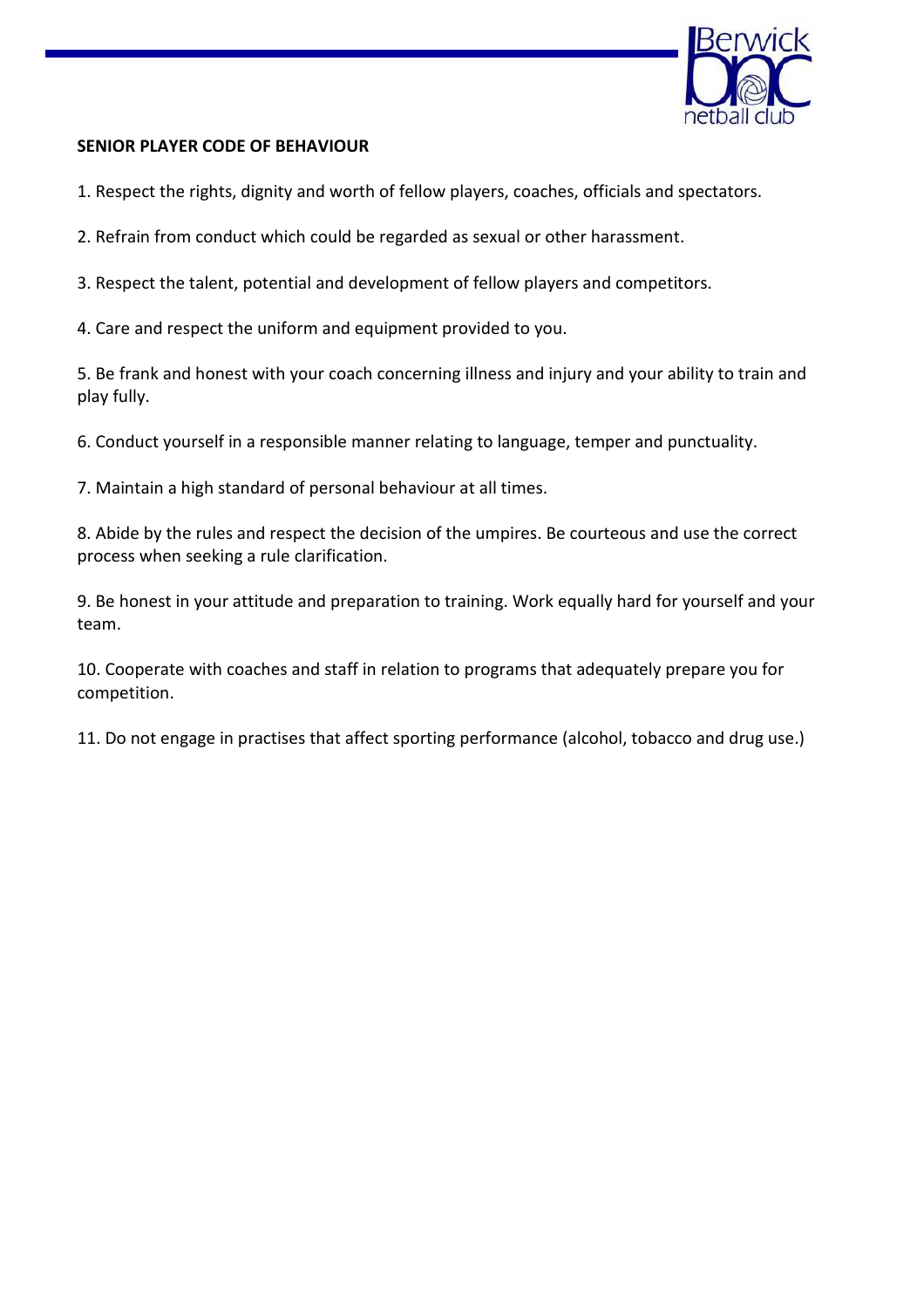

#### **COACHES CODE OF BEHAVIOUR**

1. Treat all players with respect at all times. Be honest and consistent with them. Honour all promises and commitments, both verbal and written.

2. Promote a climate of mutual support among your players. Encourage players to respect one another and to expect respect for their worth as individuals regardless of their level of play.

3. Encourage and facilitate players' independence and responsibility for their own behaviour, performance, decisions and actions.

4. Involve the players in decisions that affect them.

5. Determine, in consultation with the players, what information is confidential and respect that confidentiality.

6. Provide feedback to players in a caring sensitive manner to their needs. Avoid overly negative feedback.

7. Refrain from any form of personal abuse towards your players. This includes verbal, physical and emotional abuse. Be alert to any forms of abuse directed toward your players from other sources while they are in your care. (Abide by Netball Victoria Member Protection Regulation).

8. Refrain from any form of harassment towards your players. Treat all players fairly within the context of their sporting activities, regardless of gender, race, place of origin, athletic potential, colour, sexual orientation, religion, political beliefs, socio-economic status, and other condition. (Abide by Netball Victoria Member Protection Regulation).

9. Be acutely aware of the power that you as a coach develop with your players in the coaching relationship and avoid any sexual intimacy with players that could develop as a result.

10. Avoid situations with your players that could be construed as compromising.

11. At all times use appropriate training methods which will benefit the players and avoid those which could be harmful. Ensure that the tasks, trainings, equipment and facilities are safe and suitable for age, experience, ability and physical and psychological conditions of the players.

12. Ensure the players time spent with you is a positive experience. All players are deserving of equal attention and opportunities. Provide training and game opportunities that ensure everyone has a reasonable chance to succeed and to improve/acquire skills and develop confidence.

13. Actively discourage the use of performance enhancing drugs, the use of alcohol and tobacco and illegal substance. (Abide by the Netball Australia Anti-Doping Policy).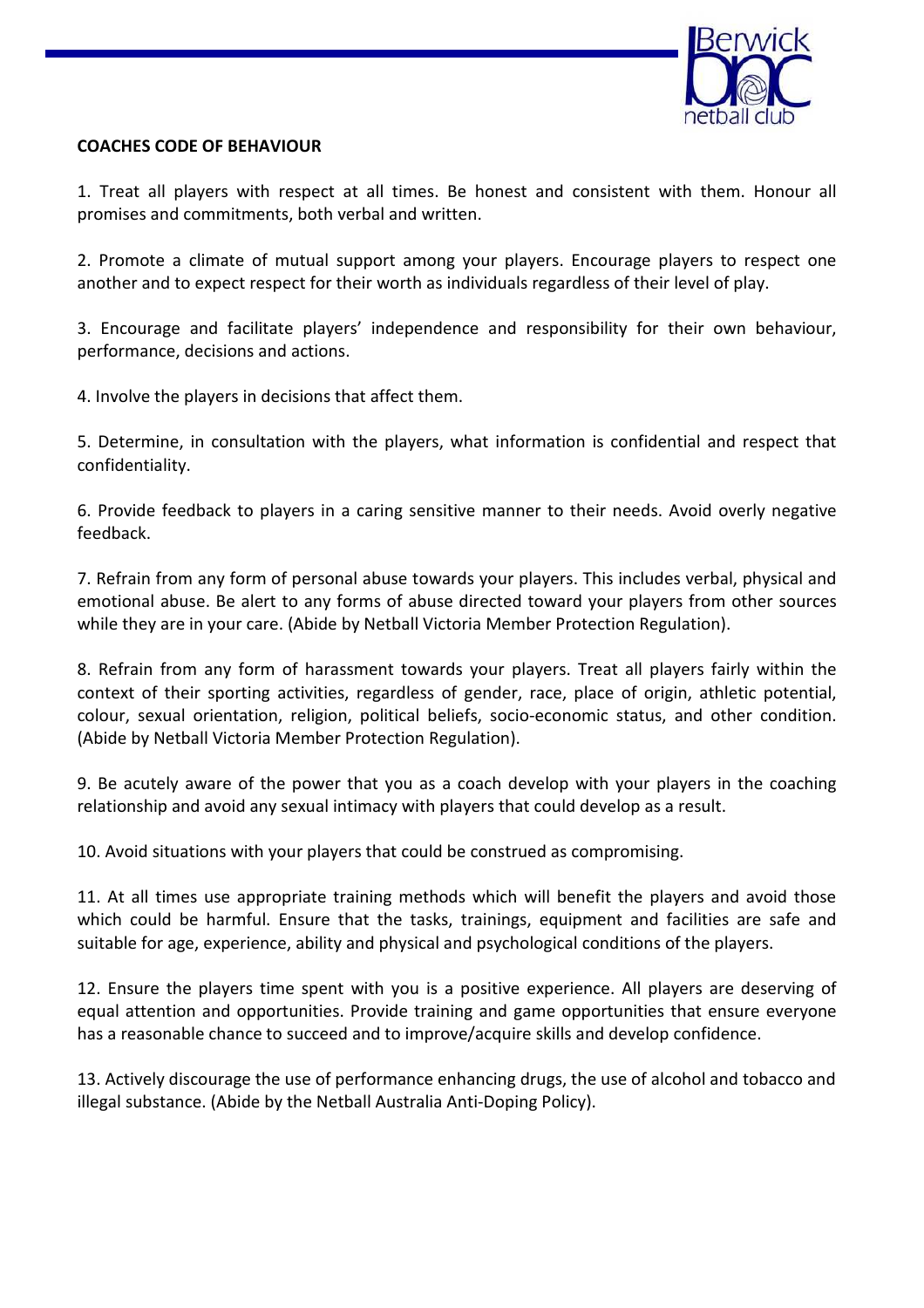

#### **PARENT/GUARDIAN CODE OF BEHAVIOUR**

1. If your child is interested, encourage them to participate in the appropriate netball activity. However, if your child is not willing to participate, do not force him or her. Remember, children are involved in organized activity for their enjoyment, not yours.

2. Focus upon your child's efforts and performance rather than the overall outcome of the event. This assists your child in setting realistic goals related to his/her ability by reducing the emphasis on winning.

3. Teach your child that an honest effort is as important as victory, so that the result of each game is accepted without undue disappointment.

4. Encourage your child to always play according to the rules.

5. Never ridicule or yell at a child for making a mistake or losing a game.

6. Remember that children learn best from example. Applaud good play by all players.

7. If you disagree with an umpire or coach raise the issue through the appropriate channels rather than question their judgment and honesty in public.

8. Support all efforts to remove verbal and physical abuse.

9. Recognise and respect the value and importance of volunteer administrators, coaches and umpires. They give up their time and resources to provide recreational activities for players and deserve your support.

10. Be a model of good sports behaviour for children to copy.

11. Be courteous in communication with administrators, coaches, players and umpires. Teach children to do likewise.

12. Support the use of age appropriate development activities and modified rules.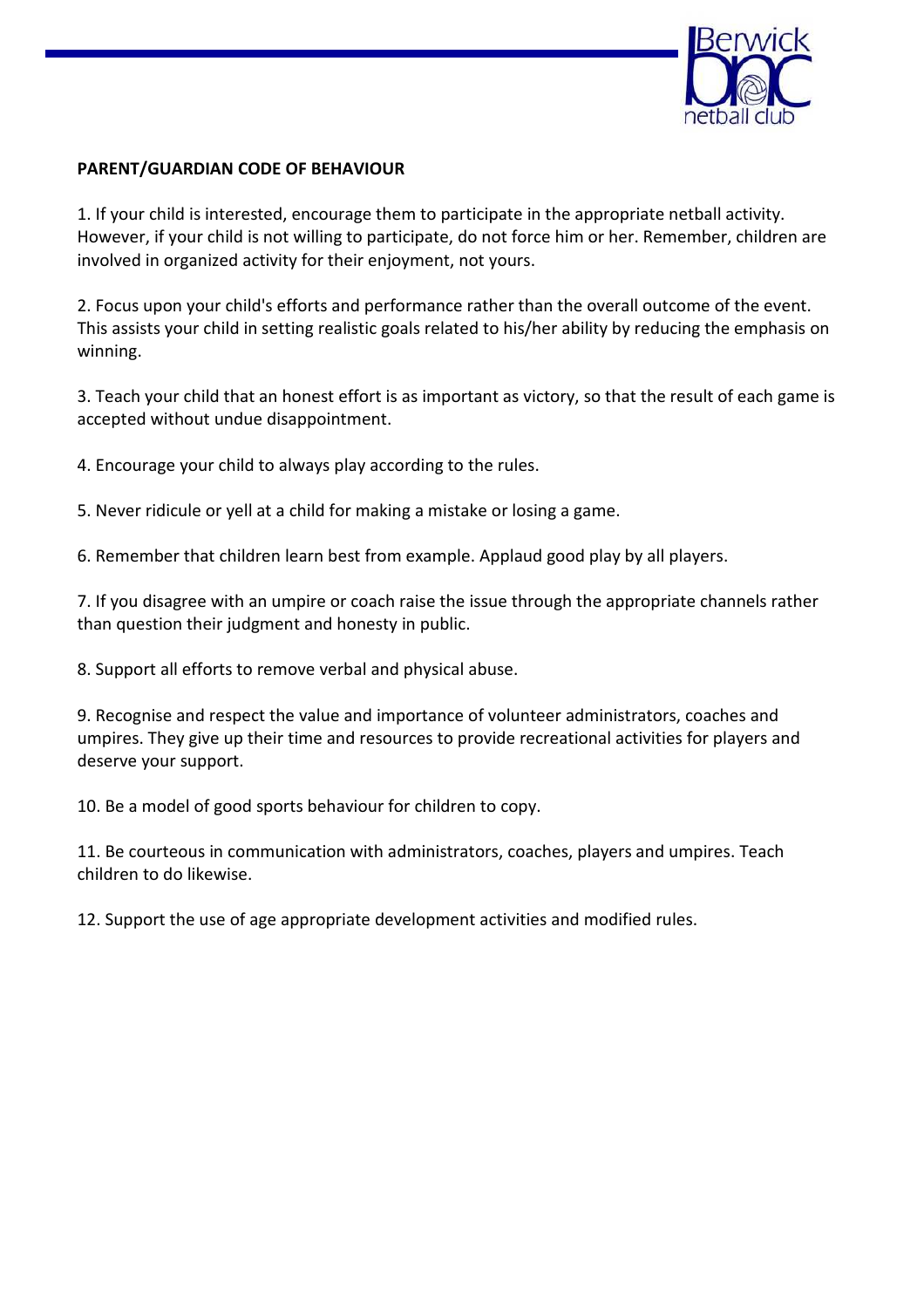

### **SPECTATOR CODE OF BEHAVIOUR**

1. Most players (in particular children) participate in netball activities for fun. They are not participating for entertainment of spectators only.

2. Applaud good performance and efforts by all players. When watching a game congratulate both teams upon their performance regardless of the game's outcome.

3. Respect the umpires' and coaches decisions. If there is a disagreement, follow the appropriate procedure in order to question the decision and teach children to do likewise.

4. Never ridicule or scold a player for making a mistake during a competition. Positive comments are motivational.

5. Condemn the use of violence in any form, be it by administrators, coaches, players, umpires or parents/guardians.

6. Show respect for your team's coach, the umpire and opponents. Without them there would be no game.

7. Encourage players to play according to the rules and the official decisions, and develop your own knowledge of the rules.

8. Demonstrate appropriate social behaviour by not using foul language, and not harassing administrators, coaches, players or umpires.

9. Support the use of age appropriate development activities and modified rules.